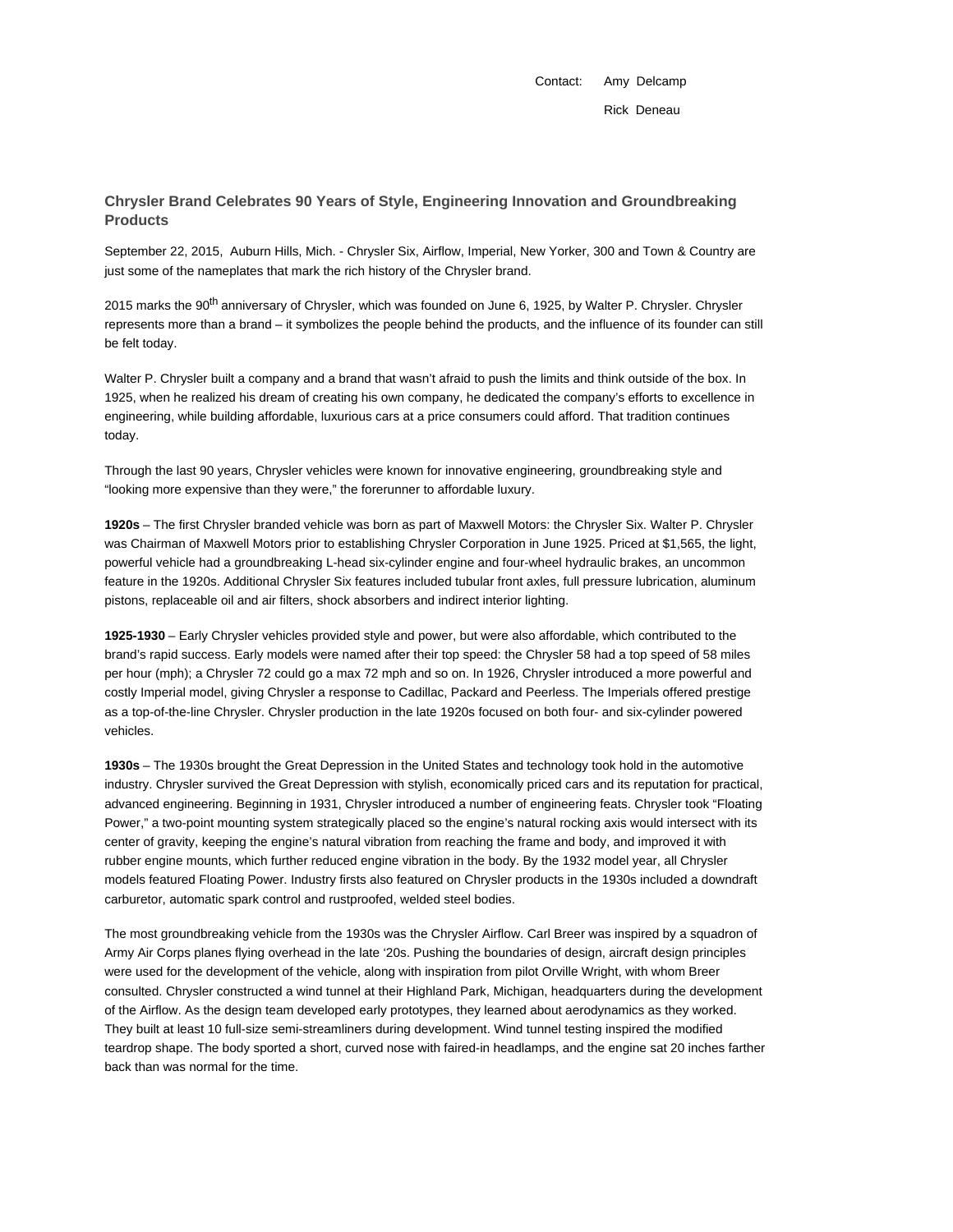Chrysler shocked the industry with a vehicle that represented future design and engineering advances when it introduced the Chrysler Airflow in 1934. The Airflow was an "engineer's" car with impressive innovations at the time. A beam-and-truss body gave great strength but weighed less than expected, through a tighter interlocking method of blending body and chassis. Body panels extended below the frame and all passengers sat within the wheelbase. The engine reached past the front axle, enabling a smooth ride to rear-seat passengers. Automatic overdrive was introduced with both the Chrysler and DeSoto Airflows. For maximum passenger comfort, the Airflow seats were stretched to 50 inches, the widest in the industry.

The 1934 Imperial Airflow set 72 national speed records and recorded 95.7 mph in the flying mile at Bonneville.

While the Airflow was an engineering success, it was a car too far ahead of its time and was a retail failure. Yet, just a few years later, many of the cars being produced looked similar to the Airflow. While people flocked to see the vehicle when it was introduced because it was new and distinct, it didn't translate to sales at the time. Today, the Airflow is considered one of the most significant industrial designs ever. It launched streamlined, modern shaping into the automotive world, as well as signaled an end to what was the traditional body construction and engine placement.

In the late 1930s, Chrysler made significant steps in transmissions with the introduction of "Fluid Drive." The new gearbox design eliminated a lot of shifting required in transmission designs of the era and was a precursor to the modern automatic transmission. A fluid coupling was mounted in tandem with the conventional clutch, allowing slippage between the engine and transmission when the latter was in gear, allowing the driver to start in high gear if he chose, or the driver could shift gears the traditional way.

Chrysler developed the "Superfinish" method of mirror-finishing engine and chassis components, which set a new benchmark for bearing smoothness and helped minimize friction.

Notable vehicles that debuted in this period were the New Yorker and the Town & Country.

**1940s** – The Chrysler Thunderbolt was introduced in 1940.

Walter P. Chrysler, founder of the company and the brand, died in August 1940.

The early 1940s saw the development of the "Vacamatic," a four-speed gearbox with two ranges. The driver used the clutch in the normal way by selecting either a Low (1-2) or High (3-4) range. Most driving could be done in high. While not a true automatic, it satisfied many buyers in the '40s and '50s.

The shapely, wood-bodied Chrysler Town & Country sedans and wagons were part of the smoother look for Chrysler products, with signature grille bars that wrapped around the front fenders.

Chrysler, like many automakers, geared up for war production after the start of the 1942 model year and halted civilian production of automobiles in February 1942. Among the better known of Chrysler's World War II products were the M-4 Sherman tank, "Sea Mule" marine tugs, Harbor Utility Tugs (HUTs) and Chrysler-Bell air raid sirens.

The government authorized civilian auto production to begin in July 1945 and gas rationing ended in August 1945. Chrysler resumed production of civilian vehicles in December 1945.

The late 1940s saw the wood-bodied Town & Country sedans and the graceful and beautiful Town & Country convertibles draw the interest of celebrities, which began to spark interest in the full line of Chrysler vehicles.

**1950s** – 1951 was the birth of what would be one of the most recognized, powerful engines in the automotive industry, the hemispheric-head V-8 engine, otherwise known as the HEMI®. Initially installed in the Chrysler Saratoga, New Yorker and Imperial, the HEMI operated with exceptional volumetric efficiency and delivered truly thrilling performance for its day. The engine's lower compression ratio also let the HEMI run on lower octane fuel than most V-8s at the time.

In 1955, the first muscle car, the Chrysler 300, was introduced. The hardtop contained a 300-horsepower HEMI V-8 with solid valve lifters and dual four-barrel carburetors, the most powerful full-size car in the world. A tight, competition suspension made the big Chrysler handle as well as it accelerated. The new Chrysler 300 would dominate NASCAR racing with the Kiekhaefer Mercury Outboard Racing team and driver Tim Flock. The Kiekhaefer team would win 20 of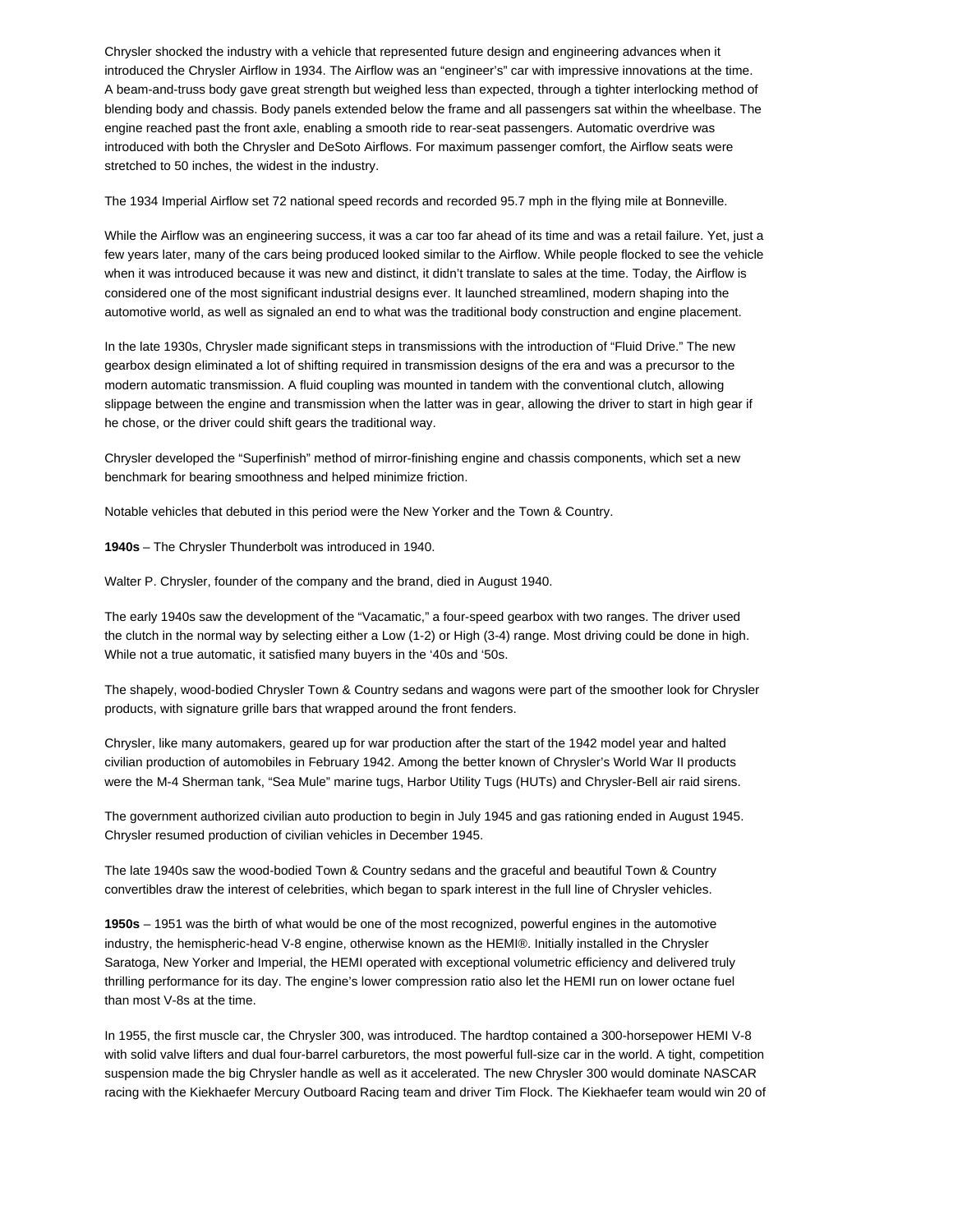its 40 NASCAR races.

Highway Hi-Fi from CBS debuted in 1956 and featured a compact phonograph mounted under the dash with sound that came from regular speakers.

Virgil Exner took over Chrysler design in the early 1950s, with his "Forward Look" styling debuting in 1955. Exner's new styling language featured a flat hood, light, airy roof and soaring tailfins.

In 1957, Chrysler Corporation's entire line of cars was awarded Motor Trend's "Car of the Year" award, and Exner and his team received the Gold Medal from the Industrial Design Institute.

1957 saw the introduction of torsion-bar front suspension, which delivered superior handling and allowed for much lower bodies. Chrysler also introduced the first rear-window defogger and child-guard rear door locks on its vehicles. In addition, the push-button TorqueFlite transmission with three speeds was offered. The three speeds allowed for better fuel economy and the TorqueFlite quickly earned a reputation as the industry's best automatic transmission. In 1957, Chrysler Corporation products took first place in every class of the Mobil Economy Run.

In 1958, a Chrysler 300-D set a land speed record at Bonneville at 156.387 mph.

**1960s** – The brand continued to produce "style and speed" with the 300 J, as well as "affordable luxury" with the Newport line and the New Yorker.

The 1960s brought the move of all of Chrysler's cars to unibody construction, rather than body-on-frame construction. Unibody construction is lighter, which helps to improve performance and fuel economy, and it is also designed to dissipate energy in a crash by enabling the frame to crumple and bend in specific ways, which allows the kinetic energy to travel through the car's body, around the passenger compartment.

Chrysler began testing its gas turbine cars, producing 50 fourth-generation turbine-powered cars to be tested by consumer representatives all over the U.S. beginning in 1962. 1962 also marked the end of the Windsor nameplate, which was replaced with a non-letter 300. In the letter series, the Chrysler 300-H debuted in 1962.

In 1963, Chrysler shook up the automotive industry by offering a five-year, 100,000-mile powertrain warranty – the first of its kind in the industry.

The late '60s birthed the muscle car era, as well as a redesign of the big cars. Elwood Engel, the head of Chrysler design, went to a squarish but smooth exterior look highlighted by his trademark bright metal fender edging. Cleanly swept fenders ran in an unbroken front-to-rear line and a conventional column-mounted shifter replaced the push button controls inside for the TorqueFlite automatic transmission. Full-size cars could get the biggest V-8 to date, a 440-cubic-inch engine, and Chrysler issued the last of its 300 letter series cars, the 300-L in 1965, but production of the non-letter series 300s continued.

1968 brought the availability of rear washer/wiper for Chrysler wagons.

1969 debuted the new "fuselage styled" Chryslers, which were larger than the models they replaced.

**1970s** – The muscle car era came to an end as a result of stricter emissions and safety rules, rising insurance rates and a trend toward less expensive vehicles.

Electronic ignition is standard on all Chrysler vehicles in 1973, 5 mph front crash bumpers and 2½ mph rear crash bumpers are mandated and anti-theft devices operate the horn and lights.

With the 1973 oil embargo and fuel shortages, Chrysler had to shift its focus to production of mid-size and small vehicles.

1975 was the debut of the new Chrysler Cordoba, and Hollywood actor Ricardo Montalban took TV by storm as the pitchman for the vehicle. The Cordoba was billed as the new small Chrysler and a personal luxury coupe. It was the smallest post-World War II Chrysler built to date.

A new "fuel pacer" option debuted on 1975 models to warn drivers when they hit the gas pedal too hard.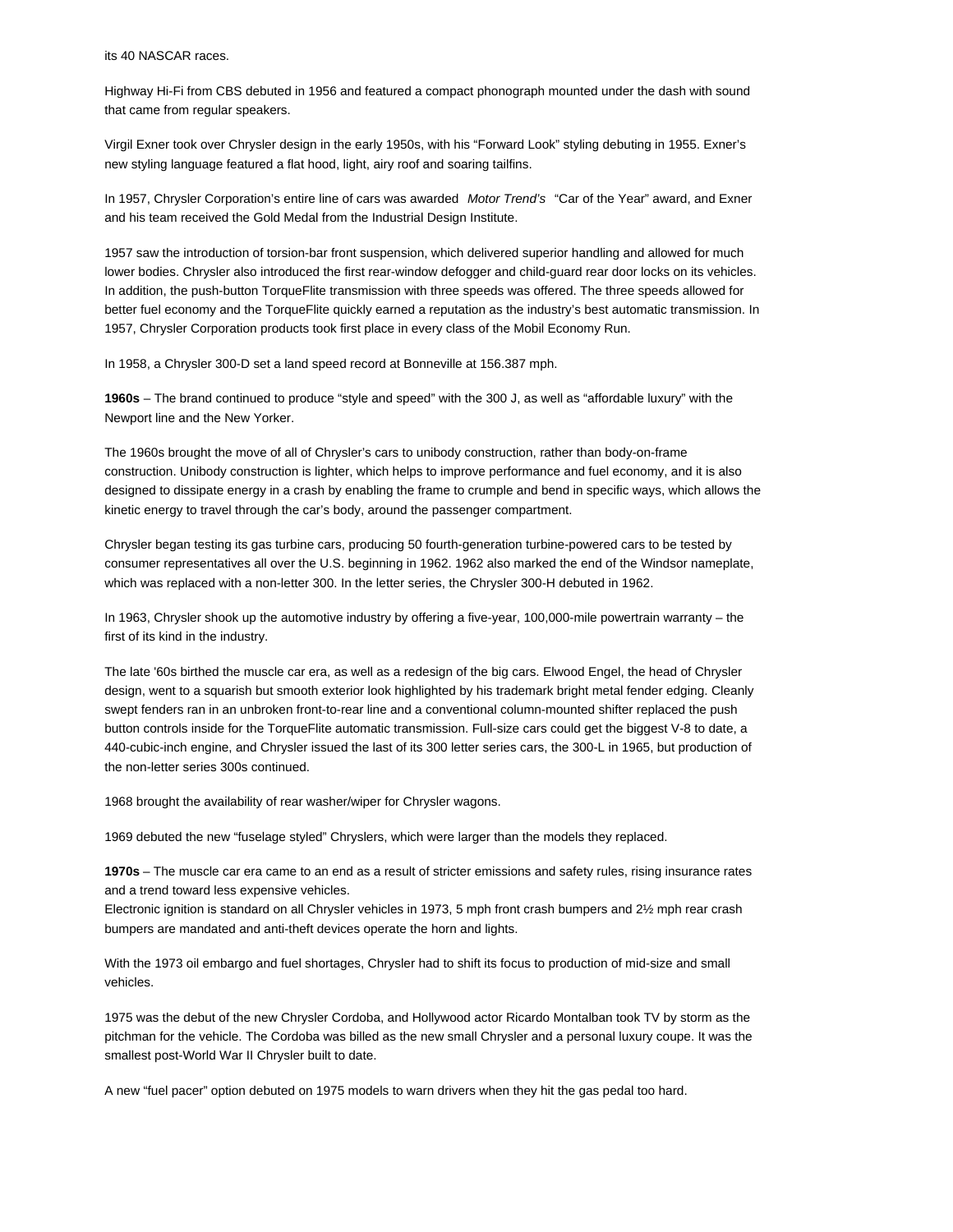In 1977, Chrysler and Calspan jointly develop a Research Safety vehicle that featured a reinforced body structure, soft elements, run-flat tires and a driver's side airbag. 1977 also marked the last of Chrysler's turbine concept cars, the LeBaron Turbine Special, which featured knife-edge-shaped front fenders and headlamps hidden behind huge doors.

November 1978, Lee Iacocca is named President of Chrysler Corporation.

**1980s** – A financial crisis forced the brand to return to the basics.

In 1981, the Chrysler Imperial received a makeover to be one of the most distinctive cars of the year with hidden headlamps, knife-edge fenders and a unique "bustleback" rear end. Each car got a 5.5-mile road test at the assembly plant before it was delivered to the dealer.

The K-car platform was introduced by the company in 1981.

1982 brought the debut of the Chrysler brand K-car, the all-new front-wheel-drive Chrysler LeBaron. 1982 also saw the debut of the LeBaron Town & Country "woody" wagon, as well as a LeBaron convertible, the first convertible from Chrysler in a decade.

Chrysler Corporation introduced an entirely new vehicle segment in 1984 that revolutionized the automotive industry, the minivan, a front-wheel-drive compact van that was garagable, and provided easy entry and exit for drivers and passengers.

Chrysler acquired Lamborghini and debuted the Chrysler Portofino concept vehicle at the Frankfurt Motor Show in 1987.

**1990s** – All Chrysler products are now front-wheel drive, and all Chrysler 1990 models offer a driver's side airbag as standard equipment, leading the industry with this emerging safety technology.

The 1990 model year brought the introduction of the world's first luxury minivan, the Chrysler Town & Country. It sported imitation wood paneling and luxury accommodations and other features typically not found on a minivan at the time.

With more than 75 minivan and industry innovations and more than 275 awards worldwide, the Chrysler minivan forever changed the automotive world. Even today, nothing moves people and things better than a minivan for the price of the vehicle: seating for seven, flat cargo load floor that can hold an 8-foot sheet of plywood with the Stow 'n Go seats stored in the floor, excellent fuel economy and a variety of price points make the minivan the best people mover in the marketplace. Integrated child safety seats were available in the Town & Country minivan in 1992, an industry first.

In 1993, the front-wheel-drive LH-body Concorde sedan debuted. The Concorde was larger than a mid-size sedan, but smaller than a full-size sedan. The Concorde featured the new "cab forward" design where the windshield was pushed forward and the wheels were located much closer to the corners of the car than was normal at the time, creating more interior cabin space for passengers.

The Chrysler Cirrus mid-size sedan debuted the cab forward design when it entered the market in 1995. The Cirrus also debuted simple but significant details like an easy-to-remove battery and, for the first time, ashtrays were not standard equipment, they were an option.

1996 ushered in the debut of the third-generation minivan. The big news was the availability of a second sliding door for the passenger side and Easy-Out roller seats, both industry firsts.

The 300 nameplate returned to the Chrysler lineup in 1999 with the introduction of the 300M. Based on a 10-inch shortened version of the Concorde and LHS, it was designed for European export in mind. The Chrysler 300M was the first in the series to be powered by a front-wheel drive six-cylinder engine. Meant to be a modern interpretation of the 300 series, the 3.5-liter, 253-horsepower 300M offered a balance of performance, handling and fuel efficiency. The 300M sedan would be named Motor Trend's "Car of the Year" in 1999.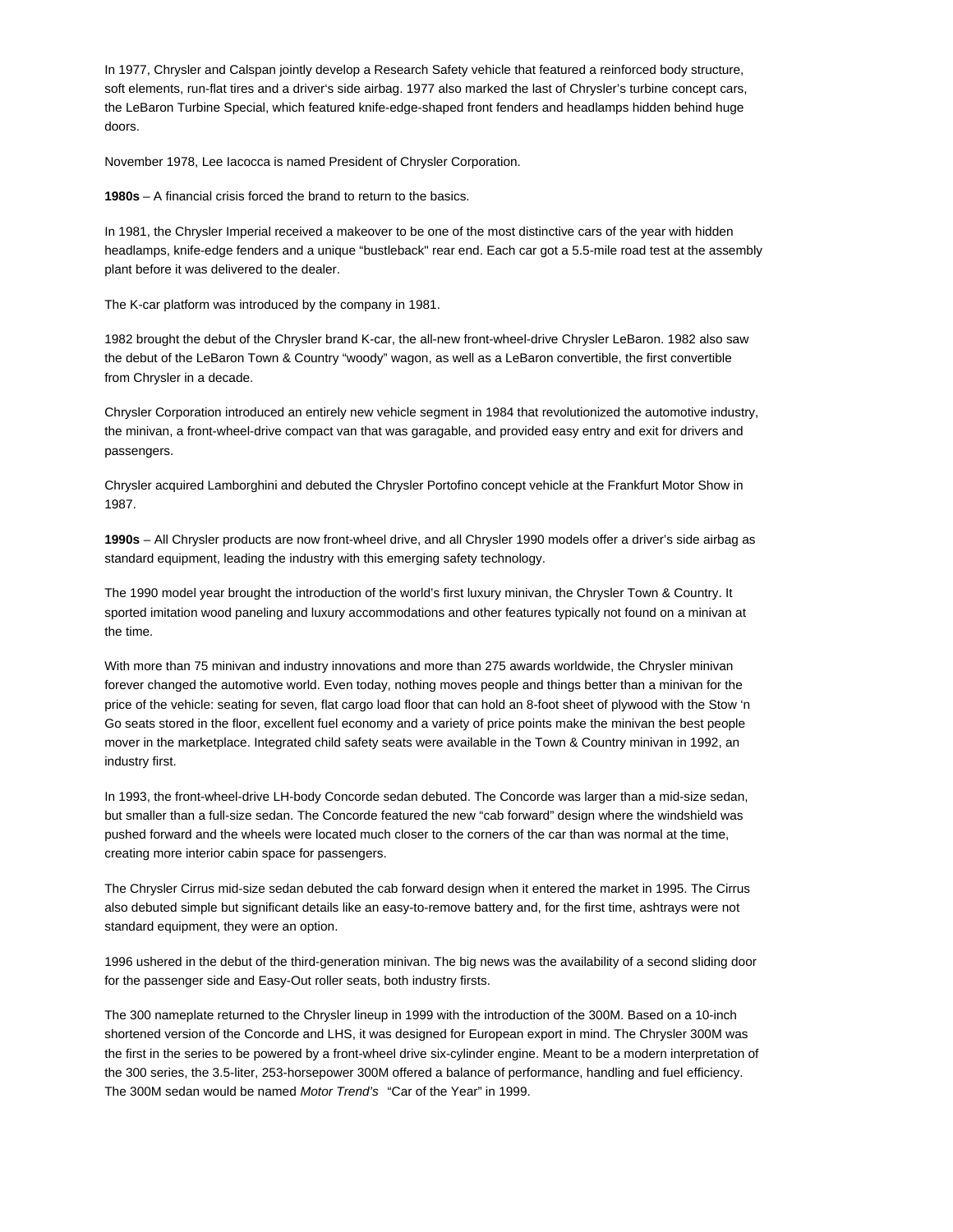**2000s** – With the merger of the Daimler and Chrysler companies, Chrysler continued to develop cars that people wanted, as well as taking a page from the minivan playbook by inventing vehicles that created new segments in the marketplace.

In 2001, the Chrysler Town & Country debuted the fourth generation of the minivan with an industry-first power liftgate. The Town & Country also featured power sliding doors with industry-first opening direction obstacle detection and in-door motors.

The PT Cruiser sedan also joined the Chrysler family in 2001, and was named Motor Trend's "Car of the Year." The too-cool-to-categorize PT Cruiser added a soft-top option in 2005 with the Chrysler PT Cruiser Convertible, the latest in a long line of factory-backed customizations for the vehicle.

The Chrysler Pacifica debuted in 2004 as a "Sports Tourer," the forerunner to the now popular crossover segment. The Pacifica was a segment buster with the flexibility and safety of a minivan, the capability of an SUV, but the style and refinement of a luxury sedan. With three-row "2+2+2" seating and front- or all-wheel-drive capability, the Pacifica was a stylish alternative for drivers who wanted flexibility and capability with luxury amenities.

The introduction of the 2005 Chrysler 300 series marked a return to rear-wheel drive and included the 5.7-liter HEMIpowered 300C model with 345 horsepower. The new 300 was named "Car of the Year" by Motor Trend. Adding even more performance to the lineup, the 425-horsepower Chrysler 300C SRT8 featured a 6.1-liter HEMI engine, fourpiston Brembo brakes, performance styling, suspension and exhaust, and was capable of 0-60 mph times in the low 5-second range. Additional models within the 2005 to 2010 model year span included all-wheel-drive versions, the "blacked out" 300S, the 300C and 300C SRT8 Touring models (outside of North America) and the 300 "DUB" edition with standard 20-inch wheels.

2005 also saw the debut of a new Chrysler Town & Country minivan, which offered a revolutionary new feature, the Stow 'n Go seating and storage system. The system featured industry-first, fold-in-the-floor, second- and third-row seats for a completely flat load floor that could still accommodate an 8-foot sheet of plywood, still an exclusive in the industry.

The fifth-generation Chrysler Town & Country minivan made its debut in the 2008 model year with 35 new or improved features for the "family room on wheels," including the Swivel 'n Go seating system. Swivel 'n Go featured second-row seats that swiveled 180 degrees to face the third row and included a removable table that installed between the second and third row, along with covered storage bins in the second row. The 2008 Chrysler Town & Country also offered an integrated child booster seat in the second-row quad captain's chairs, which was an industry first, and a minivan exclusive one-touch power-folding, third-row, 60/40 bench seat.

**2010s** – The Chrysler brand, after emerging from bankruptcy and now a part of Fiat Chrysler, continues to engineer excellence with an entirely all-new lineup of vehicles in the pipeline.

In May 2014, as part of the FCA US LLC five-year plan, Chrysler brand refocused it efforts and returned to the founding principles of Walter P. Chrysler: a mass-market brand that delivers innovative engineering, groundbreaking style and most important, all of this at a very attainable price. Chrysler products today are a value proposition that Walter P. would be proud of.

With these principles in mind, Chrysler debuted the all-new-from-the-ground-up Chrysler 200 mid-size sedan in 2014 as a 2015 model-year vehicle. The first mid-size sedan to offer a nine-speed automatic transmission as standard equipment, the 200 brought a number of features into the mid-size segment that were previously only seen on luxury cars. Advanced safety and security features, including Forward Collision Warning-Plus with crash mitigation, Lane Departure Warning with Lane Keep Assist, Parallel and Perpendicular Park Assist and available luxury amenities, including heated steering wheel, heated and ventilated seats, premium leather interiors with real wood trim, handsfree phone and navigation, state-of-the-art all-wheel-drive system with a segment-first disconnecting rear axle for improved fuel economy and much more.

With roots that include the breakthrough 1955 and 2005 models, Chrysler debuted the new Chrysler 300 in 2015. It takes the nameplate's bold style and sophistication to new levels and highlights six decades of ambitious American